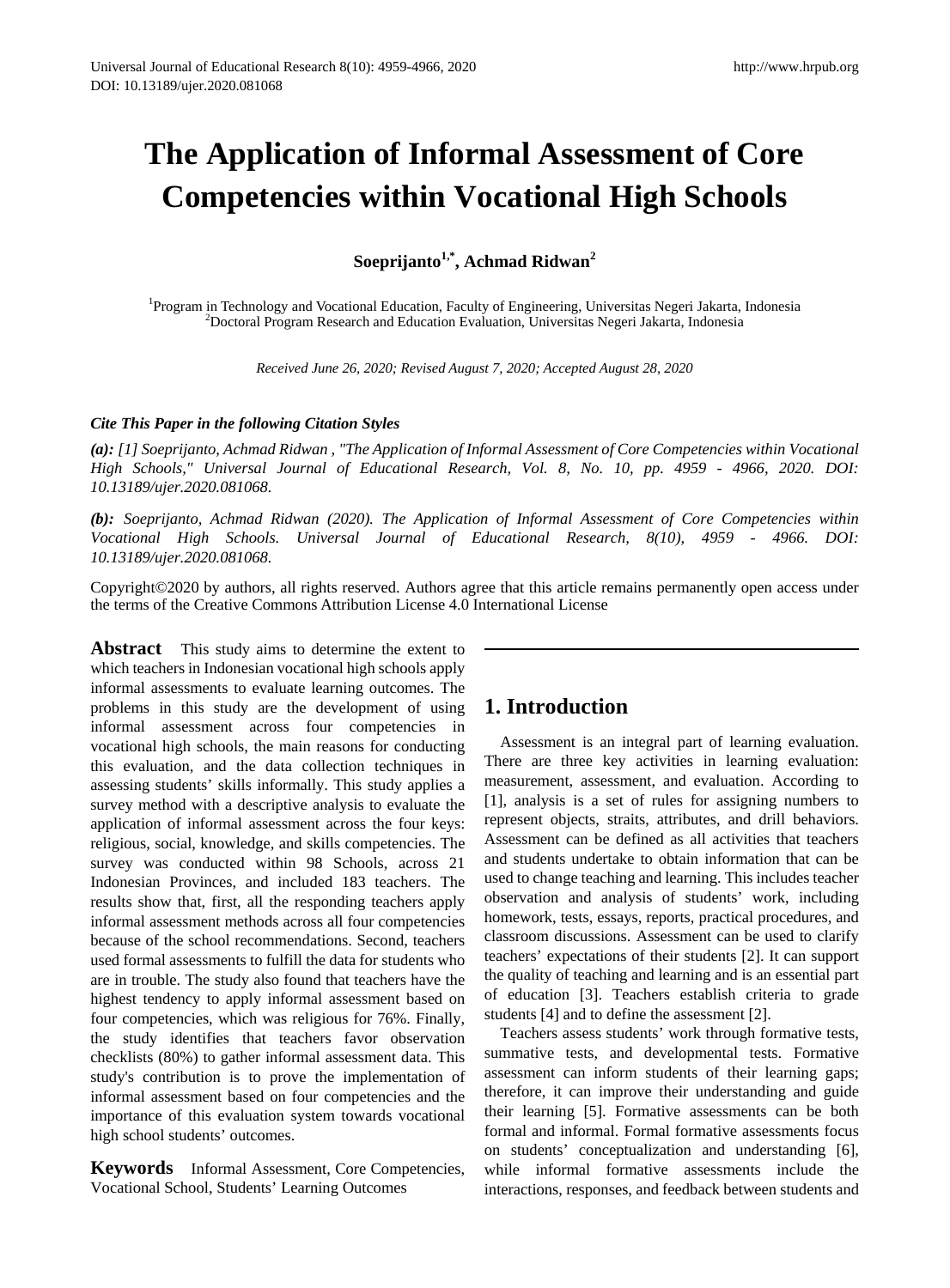teachers [7]. Informal assessment is an effective way for teachers to listen to students and assist them in understanding the topic [8]. Teachers can measure understanding by their students' output, such as national examinations and tests, and their input, such as their scores in standard cognitive abilities tests or data obtained throughout the school year [9].

Assessment applied in the context of evaluating learning outcomes in schools can be formal and informal. Formal assessment, whereby data are measured formally, occurs through daily tests (formative), midterm tests (sub-summative) and final end-of-semester (summative) exams. According to [10], formal assessment information is collected through standardized tests, whereas informal assessment information is based on careful observations of behavior. According to [11], informal assessment constitutes one of the fundamental mechanisms by which learning occurs. It also provides opportunities to a student to evaluate their performance so as to assist in achieving their learning goals [12]. Informal assessments can provide proof of students' understanding [13], [14], [11], [15], [16]. Informal formative assessments allow teachers to evaluate their students' understanding by observing how they respond, their problem-solving skills, and their reactions when they make a mistake. Teachers can then determine a course of action based on this proof of their students' learning conception and choose the most appropriate practices to guide and support their students' learning [16]. Teachers conducting informal assessments should have strategies in place to provide a clear link between the curriculum objective and the activity, to ensure comprehensive evidence can be obtained, and to enable regular or continuous evaluation [17], [15].

[18] describe informal formative assessment as an ongoing strategy that helps teachers obtain information from students that can be immediately used in instruction. Informal assessment can be in the form of comments from teachers including those spoken during the learning process. Informal assessment can also be applied when students conduct experiments, by applying the concept of learning through a test so that they successfully understand and apply the knowledge gained. According to [9], methods for informal assessment can be divided into two main types: unstructured methods, such as student work samples, and journals; and structured methods, such as checklists, observations, assignments, and homework.

The formal assessment character uses exam questions that are developed based on the applicable standard reference. Legal steps or standard mechanisms are used to assess overall achievements. Whereas the informal assessment of data is obtained through activities carried out by individuals who are anecdotal and evidence obtained from observations during the learning process takes place, in a way that is less determined than formal assessments. Informal assessment can include a series of strategies,

including class work and ongoing work, questions, class discussion, group work, observation and monitoring, student evaluation and self-reflection, and feedback.

Technology and vocational education, both implemented through formal and non-formal education, is an integral part of the national education system. Vocational education has a direct relationship with the process of industrialization, especially when it is linked to its function, namely preparing industrial workers who have expertise or competence in their fields so that they can compete at the global level. Vocational education in Indonesia is secondary education, aiming to prepare students, especially to be able to work in specific fields, continue to higher education or entrepreneurship. Vocational Education graduates are recognized as having expertise of the operator and technician level (levels 2 and 3 of the Indonesian National Qualification Framework / KKNI) in specific fields, such as business, manufacturing, electronics, electricity, machinery, automotive, telecommunications, agriculture, household, and others. Thus, vocational education graduates, in general, are required to have at least level 2 and three skills in the field of science and skills to work in certain positions or occupations.

The success of an educational institution in achieving its desired goals is determined by effective learning strategies, complete media, sophisticated practice equipment, excellent curriculum, and a reliable evaluation system. The evaluation system for vocational education, especially at the level of Vocational High School (SMK), the measurement of learning outcome is done through formative, sub-summative, summative, school exams, and National Examinations. Students are required to take a competency test of knowledge at the end of the semester if they want to obtain a certificate of expertise. The skills competency test has two parts, namely the vocational theory test and the professional practice test. Professional theory tests are conducted in the form of written tests both objective tests and subjective tests, whereas the professional practice test is carried out with a skills test and performance test.

In the Minister of Education and Culture Regulation of the Republic of Indonesia, Number of 66, 2013, explained that education assessment was a process of gathering and managing information. It is used to measure the achievement of students' learning outcomes. Including authentic assessment, self-assessment, portfolio-based assessment, daily tests, midterm tests, tests end of semester, competency level test, national exam and school exam. In carrying out the education, assessment is carried out formally and informally. Midterm tests, end of semester tests, competency level exams, national exams, and school exams are usually done officially. Not only self-assessment (religious and social attitudes), portfolio-based assessments, but also the daily tests tend to be conducted in informal situations. Informal assessments cannot wholly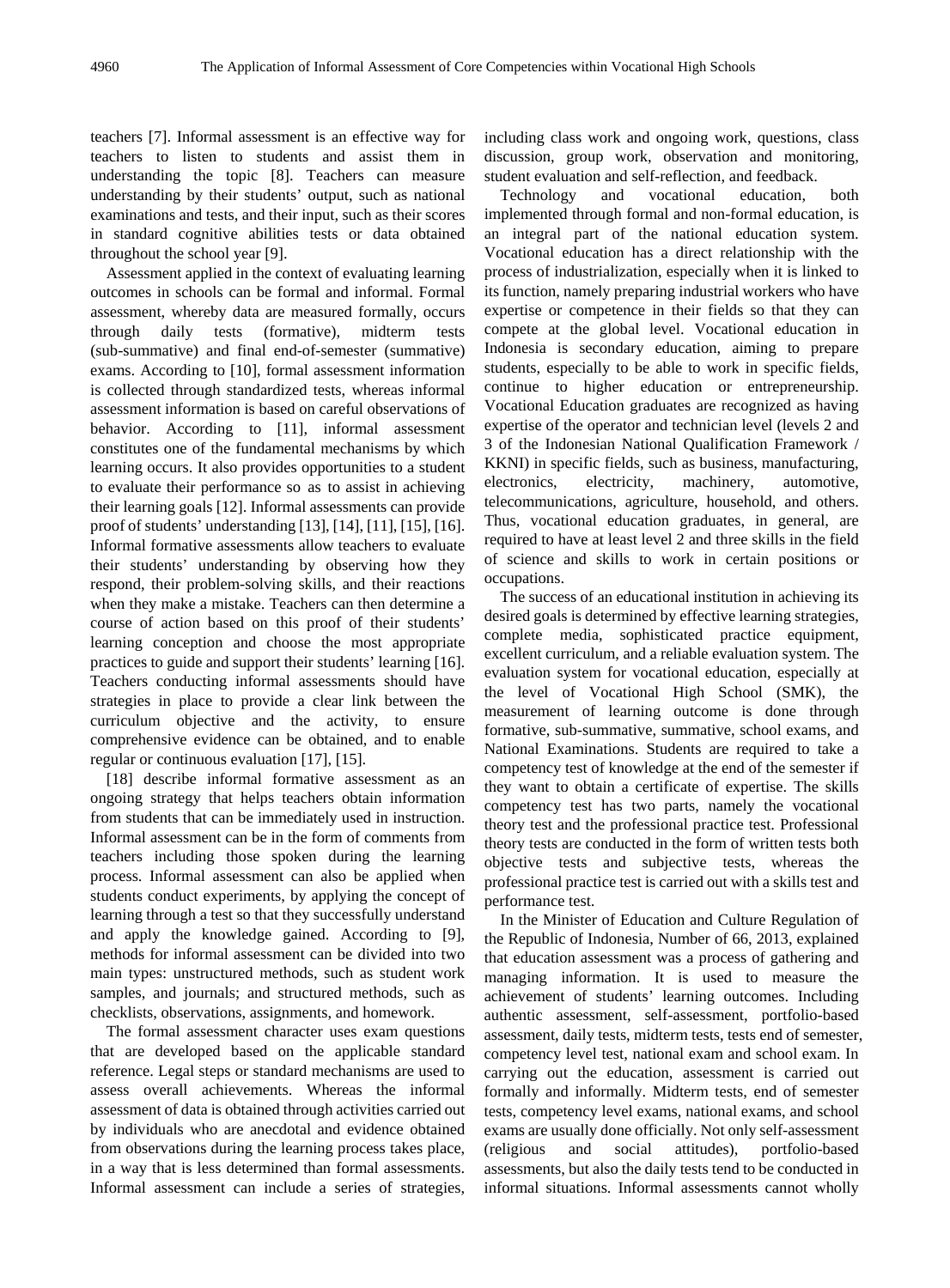replace formal evaluations. Both are needed to assess learning outcomes.

Some studies evaluating learning outcomes in vocational schools raise issues in concerning the implementation of formal assessment, while few studies have examined informal assessment. Based on the above background, this study explores five key areas: (1) The extent to which informal assessment is applied by vocational high school teachers in learning outcome's assessment; (2) If there are any significant correlations between informal assessments for each of the four core competencies: religious, social, knowledge, and skills; (3) The main reasons vocational high school teachers conduct informal assessments; (4) The extent to which vocational high school teachers conduct informal assessment of the four core competencies; and (5) The data collection techniques used by vocational high school teachers when applying informal assessments.

The objectives of this study include: (1) Surveying the tendency of carrying out informal assessments of the core competencies of students at the Vocational High School conducted by teachers, (2) Identifying the techniques used by teachers in carrying out informal assessments and (3) identify the problem of informal evaluation by the teacher.

## **2. Methodology**

The research used a survey method and stratified random sampling, with the results of the study displayed in a qualitative discrete format. Questionnaires were used as the research instruments. The distribution of the study respondents is provided in Table 1, comprising of 183 vocational high school teachers, from 98 schools, in 21 Indonesian provinces.

The instrument validity was calculated by the Pearson product moment correlation formula, and the instrument reliability was calculated by the Alpha formula. The results of the calculation of validity (r) are compared with the r value in the decision table. Conversely, if  $r$  count  $\lt r$  table, the item is declared invalid. The r table is used to identify the critical product moment at a real level of 5%. Invalid items are immediately rejected. Table 2 outlines the results.

The coherence of the measurement results, or the value of reliability, is determined based on the reliability coefficient of decisively which is acceptable to decide the instrument that the value of Alpha is  $\geq$  0.5. As the Alpha value =  $0.646 \ge 0.5$ , it can be concluded that the instrument is reliable.

|     | Province               | Sample                |                |                |                |                |                |
|-----|------------------------|-----------------------|----------------|----------------|----------------|----------------|----------------|
| No. |                        | Respondents (Teacher) |                |                | School unit    |                |                |
|     |                        | $n = 183$             |                |                | $n = 142$      |                |                |
|     |                        | Public                | Private        | Total          | Public         | Private        | Total          |
| 1.  | <b>DKI</b> Jakarta     | 32                    | 24             | 56             | $\mathbf{1}$   | 10             | 11             |
| 2.  | West Java              | 13                    | $\overline{7}$ | 20             | 10             | 6              | 16             |
| 3.  | Banten                 | $\overline{c}$        | 15             | 17             | $\overline{2}$ | 13             | 15             |
| 4.  | Central Java           | 5                     | 9              | 14             | 5              | 2              | $\tau$         |
| 5.  | East Java              | 7                     | $\overline{c}$ | $\mathbf{Q}$   | 5              | $\mathbf{1}$   | 6              |
| 6.  | South Sumatra          | $\overline{4}$        | $\mathbf{1}$   | 5              | $\overline{4}$ | $\mathbf{1}$   | 5              |
| 7.  | West Kalimantan        | 26                    | 3              | 29             | 5              | 3              | 8              |
| 8.  | Lampung                | $\overline{c}$        | $\overline{c}$ | $\overline{4}$ | $\overline{2}$ | $\overline{2}$ | 3              |
| 9.  | Yogyakarta             | $\overline{c}$        | $\overline{c}$ | $\overline{4}$ | $\overline{c}$ | $\mathbf{1}$   | 3              |
| 10. | <b>Bangka Belitung</b> | $\mathbf{1}$          | $\mathbf{1}$   | $\overline{2}$ | $\mathbf{1}$   | $\mathbf{1}$   | $\overline{c}$ |
| 11. | North Sumatra          | $\overline{c}$        | $\mathbf{0}$   | $\overline{2}$ | $\overline{2}$ | $\mathbf{0}$   | $\overline{c}$ |
| 12. | Bengkulu               | $\mathbf{1}$          | $\mathbf{0}$   | $\mathbf{1}$   | $\mathbf{1}$   | $\Omega$       | $\mathbf{1}$   |
| 13. | West Sumatra           | $\overline{c}$        | $\Omega$       | 3              | $\overline{2}$ | $\Omega$       | $\overline{c}$ |
| 14. | East Kalimantan        | $\mathbf{1}$          | $\mathbf{0}$   | $\mathbf{1}$   | $\mathbf{1}$   | $\Omega$       | $\mathbf{1}$   |
| 15. | South Kalimantan       | $\overline{c}$        | $\mathbf{0}$   | $\overline{2}$ | $\overline{2}$ | $\Omega$       | $\overline{c}$ |
| 16. | Southeast Sulawesi     | $\mathbf{1}$          | $\mathbf{0}$   | $\mathbf{1}$   | $\mathbf{1}$   | $\mathbf{0}$   | $\mathbf{1}$   |
| 17. | North Sulawesi         | $\mathbf{1}$          | 3              | $\mathbf{1}$   | $\mathbf{1}$   | $\mathbf{1}$   | $\overline{c}$ |
| 18. | South Sulawesi         | $\mathbf{1}$          | $\mathbf{1}$   | $\mathbf{1}$   | 1              | $\mathbf{1}$   | $\overline{c}$ |
| 19. | Central Sulawesi       | $\overline{c}$        | $\mathbf{0}$   | $\overline{2}$ | $\overline{2}$ | $\Omega$       | $\overline{c}$ |
| 20. | Maluku                 | $\mathbf{1}$          | $\mathbf{0}$   | $\mathbf{1}$   | $\mathbf{1}$   | $\Omega$       | $\mathbf{1}$   |
| 21. | East Nusa Tenggara     | $\overline{c}$        | $\overline{c}$ | 2              | 2              | $\overline{c}$ | $\overline{4}$ |
|     | Total                  | 111                   | 72             | 183            | 54             | 44             | 98             |

**Table 1.** Distribution of Respondents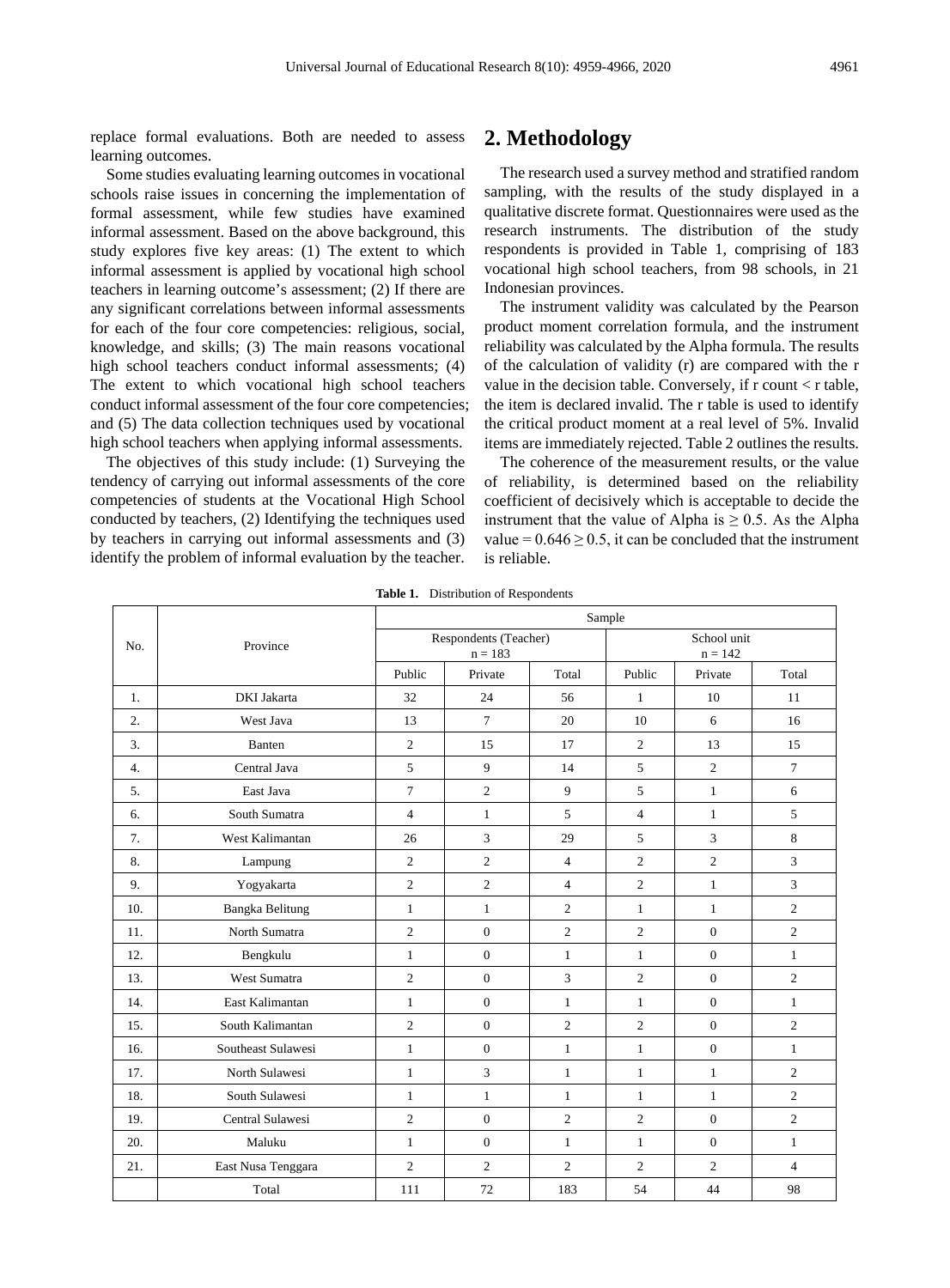| <b>Number of Questions</b> | r count > r table        | $t$ count $<$ tsiq. | Conclusion |
|----------------------------|--------------------------|---------------------|------------|
| X1                         | $\overline{\phantom{a}}$ | $\sim$              | Invalid    |
| X <sub>2</sub>             | .341 > .138              | .000 < .05          | Valid      |
| X3                         | .450 > .138              | .000 < .05          | Valid      |
| X4                         | .676 > .138              | .000 < .05          | Valid      |
| X5                         | .631 > .138              | .000 < .05          | Valid      |
| X6                         | .190 > .138              | .000 < .05          | Valid      |
| <b>X7</b>                  | .628 > .138              | .000 < .05          | Valid      |
| X8                         | .570 > .138              | .000 < .05          | Valid      |
| X9                         | .559 > .138              | .000 < .05          | Valid      |
| X10                        | .253 > .138              | .001 < .05          | Valid      |
| X11                        | .285 > .138              | .285 > .05          | Valid      |
| X12                        | .273 > .138              | .000 < .05          | Valid      |
| X13                        | .237 > .138              | .001 < .05          | Valid      |
| X14                        | .175 > .138              | .018 < .05          | Valid      |
| X15                        | .210 > .138              | .004 < .05          | Valid      |
| X16                        | .026 < .138              | .722 > .05          | Invalid    |
| X17                        | .038 < .138              | .608 > .05          | Invalid    |
| X18                        | 224 < .138               | .002 > .05          | Valid      |

**Table 2.** Results of the product moment correlation test to calculate the validity of the research instruments.

## **3. Findings**

#### **The Extent to which Informal Assessment is Applied by Vocational High School Teachers in Learning Outcomes Assessment**

The results show an average score of 8.6 for the 183 respondents, with a maximum score of 15, a mode of 7, a median of 8, and a standard deviation of 2.53. The survey results show that 76% of the respondents undertake informal assessments for religious competency, 63% for social competency, 34% for knowledge competency and 35% for skills competency. If the average value is included in the criteria, the extent to which informal assessment is used by vocational teachers is within the active category. The teachers have tendency to use the informal assessment for the four core competencies. The results are shown in Figure 1.



**Figure 1.** The extent to which teachers conduct informal assessments for the four core competencies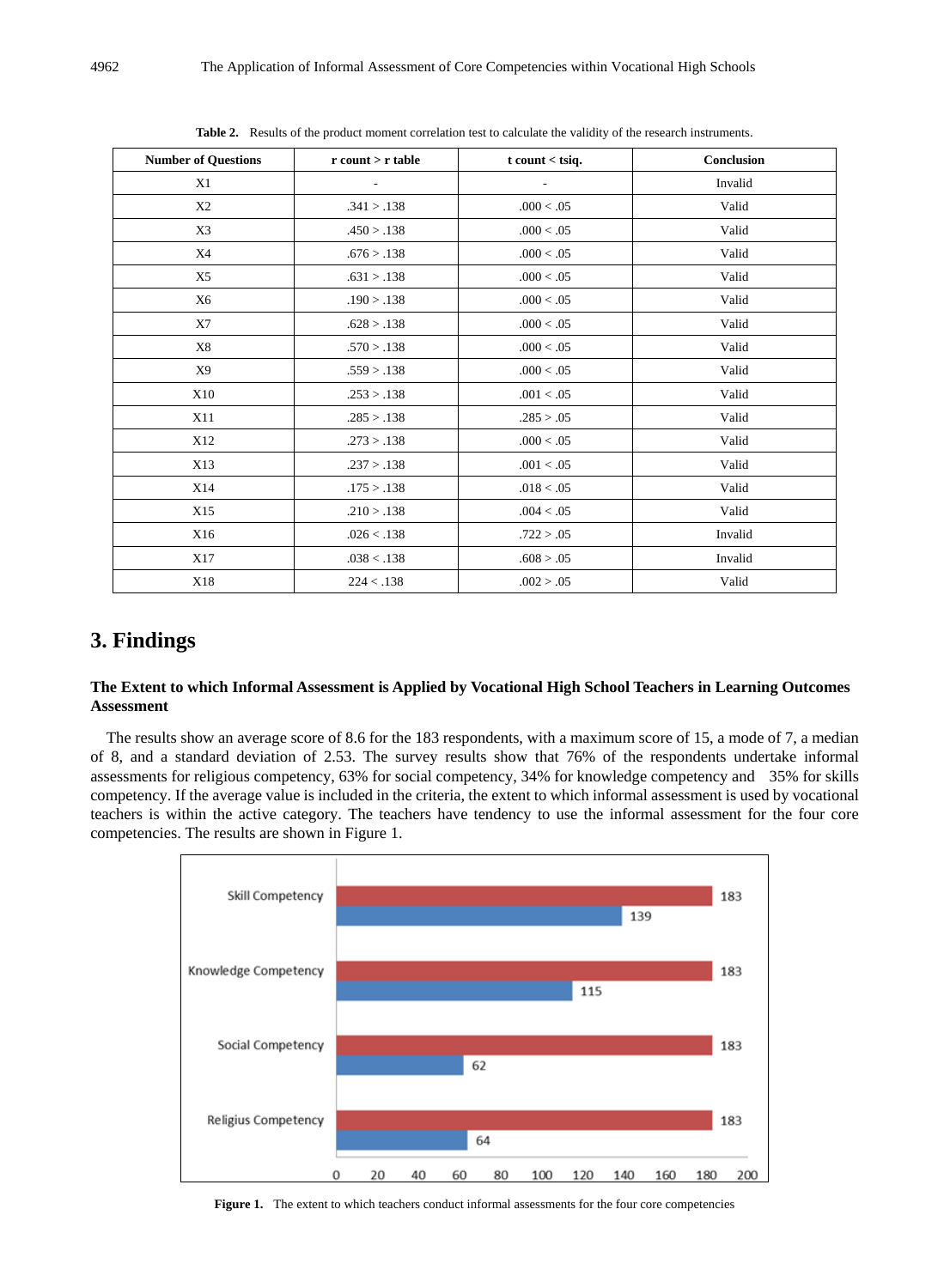While skills competency reaches out the highest respondent which was 139, the social competency was the least one that only 62 teachers implemented the informal assessment. On the other side, there were 115 and 64 teachers who used the informal assessment in knowledge competency and social competency respectively.

#### **Description of the Correlation between Informal Assessments of Each Core Competency**

The data shows the tendency for teachers to use informal assessments when measuring moral competence, followed by social competence. This shows that only a low proportion of teachers use informal assessments to assess knowledge and skills competencies. The correlation results of informal assessment between the core competencies are provided in Table 3.

The results in Table 3 demonstrate that there is a significant correlation in informal assessment between religious competence and social competence (r count  $= .244 \ge .138$ ; Sig. [2-tailed] 0.001 < .050, and between knowledge competence and skills competence (.721  $\ge$  .138) Sig.  $[(2-tailed]$ . 000 < .05). However, there is no significant correlation between informal assessments of religious and social competencies and knowledge and skills competencies. The correlation index between religious competence and knowledge competence is  $-.033 \le .138$  Sig. (2-tailed)  $.653$  >  $.05$ . The correlation index between

religious competence and skill competence is  $-0.014 \le 0.138$ ) Sig. (2-tailed)  $.855 > .05$ . The correlation index between social competence and knowledge competence is -.023 ≤ .138) Sig. (2-tailed) .758 > .05. The correlation index between social competence and skill competence is (.010 ≤ .138) Sig. (2-tailed) .896 > .05.

#### **Description of Vocational High School Teachers' Reasons for Conducting Informal Assessments**

Table 4 shows that teachers of non-vocational subjects applied informal assessments for religious competencies. The informal assessment also applies to knowledge competencies and social competencies. Table 4 shows that very few vocational subject matter teachers evaluate informal skills competency, for example, no religious teachers apply informal assessment of religious skills competencies. In contrast, more than half of the physical education teachers or sports teachers use informal assessment.

The research indicates that vocational high school teachers conduct informal assessments because it is recommended by the school administration. All teachers (100%) claim that schools encourage teachers to conduct informal assessments. This school recommendation is used as the main reason for teachers to implement the informal evaluation.

|                                  | <b>Pearson Correlations</b> |                 |         |          |  |
|----------------------------------|-----------------------------|-----------------|---------|----------|--|
| Competencies                     | K11                         | K <sub>12</sub> | K13     | K14      |  |
| <b>Religius Competency (KI1)</b> |                             | $.244**$        | .033    | $-.014$  |  |
| $Sig. (2-tailed)$                |                             | .001            | .653    | .855     |  |
| <b>Social Competency (K12)</b>   |                             |                 | $-.023$ | 010      |  |
| Sig. (2-tailed)                  |                             |                 | .758    | .896     |  |
| Knowledge Competency (KI3)       |                             |                 |         | $.721**$ |  |
| $Sig. (2-tailed)$                |                             |                 |         | .000     |  |
| <b>Skills Competency (KI4)</b>   |                             |                 |         |          |  |

**Table 3.** Correlation of informal assessment between core competencies

**\*\*.** Correlation is significant at the 0.01 level (2-tailed).

**Table 4.** Comparison of Vocational Subject Teachers and Non-Vocational Subject Teachers in the Application of Informal Assessment of the Core Competencies.

|                                               | Core Competencies and % of teachers                        |     |                         |                          |  |
|-----------------------------------------------|------------------------------------------------------------|-----|-------------------------|--------------------------|--|
| <b>Group Subjects</b>                         | <b>Religious</b><br><b>Social Competency</b><br>competency |     | Knowledge<br>Competency | <b>Skills competency</b> |  |
| Mathematics, Biology, and Physics<br>$(n-20)$ | 100                                                        | 100 | 90                      | 25                       |  |
| Social Sciences $(n=7)$                       | 86                                                         | 70  | 30                      | 43                       |  |
| Physical education $(n=5)$                    | 100                                                        | 60  | 40                      | 60                       |  |
| Religion $(n=3)$                              | 100                                                        | 100 | 30                      | 0                        |  |
| Language $(n=10)$                             | 100                                                        | 70  | 60                      | 10                       |  |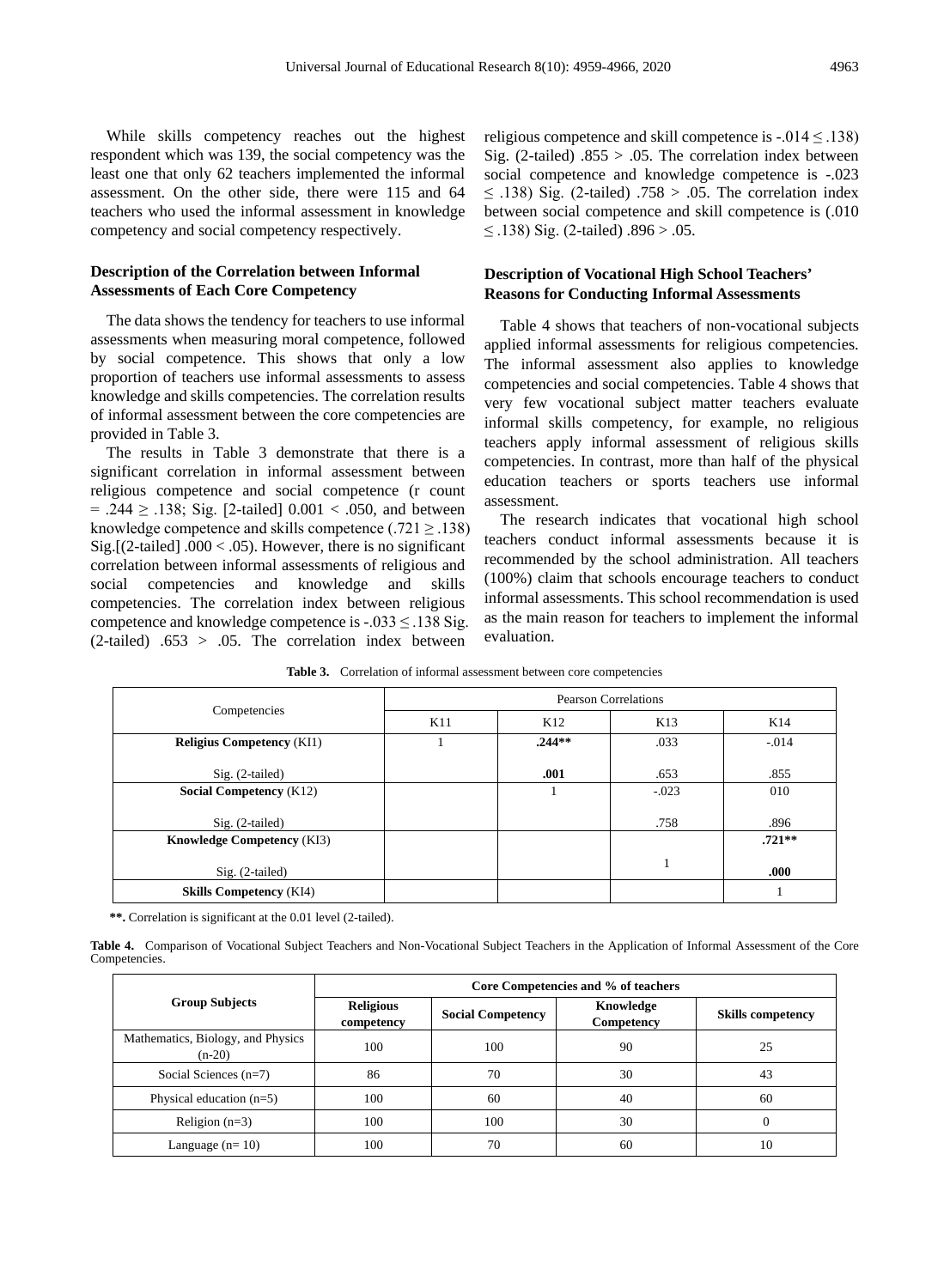#### **Description of the Extent to Which Vocational High School Teachers Conduct Informal Assessments for the Four Core Competencies**

Figure 2 shows that 80% of teachers of automotive and electrical subjects applied informal assessments to measure religious competence. Likewise, 80% of teachers in the field of Electronics used informal assessments for social competence, while 60% of information technology teachers used informal assessments to evaluate skills competency.



**Figure 2.** The application of informal assessment to the four core competencies in vocational high school subjects

#### **Informal Assessment Data Collection Techniques**

Table 5 demonstrates that the majority of teachers prefer an is an observation checklist method of informal assessment (80%) followed by assignments (44%), discussions with peers (38%), and the results of homework (22%).

| <b>Data Collection Techniques</b> | <b>Respondent</b><br>$(n = 183)$ | Percentage $(\% )$ |  |
|-----------------------------------|----------------------------------|--------------------|--|
| <b>Observation Checklist</b>      | 146                              | 80                 |  |
| Homework                          | 41                               | 22                 |  |
| Peer Discussion                   | 70                               | 38                 |  |
| Assignment                        | 80                               | 44                 |  |

**Table 5.** Data collection techniques in informal assessments by vocational teachers.

Table 6 indicates that there is no correlation between the assignment assessment technique and social competence, and that there is a negative correlation with religious competency. Similarly, the observation checklist technique is not correlated with knowledge competence and skill competence.

|                          | <b>Measurement Techniques</b>          |                 |                   |                                     |  |
|--------------------------|----------------------------------------|-----------------|-------------------|-------------------------------------|--|
| Competency               | <b>Observation</b><br><b>Checklist</b> | <b>Homework</b> | <b>Assignment</b> | <b>Teacher-colleague discussion</b> |  |
| Religious Competency     | $292**$                                | $.155*$         | $-.071$           | $.247**$                            |  |
| $Sig. (2-tailed)$        | .000                                   | .037            | .0339             | .001                                |  |
| Social Competency        | $.331**$                               | $.169*$         | $-.045$           | $.404**$                            |  |
| $Sig. (2-tailed)$        | .000                                   | .000            | .022              | .000                                |  |
| Knowledge Competency     | $-.110$                                | $.501**$        | $.610**$          | $277**$                             |  |
| $Sig. (2-tailed)$        | .137                                   | .000            | .000              | .000                                |  |
| <b>Skills Competency</b> | $-.104$                                | $.438**$        | .599**            | $.219**$                            |  |
| $Sig. (2-tailed)$        | .160                                   | .000            | .000              | .003                                |  |

**Table 6.** Techniques for implementing Informal assessments with measured core competencies.

\*\* Correlation is significant at the 0.01 level (2-tailed)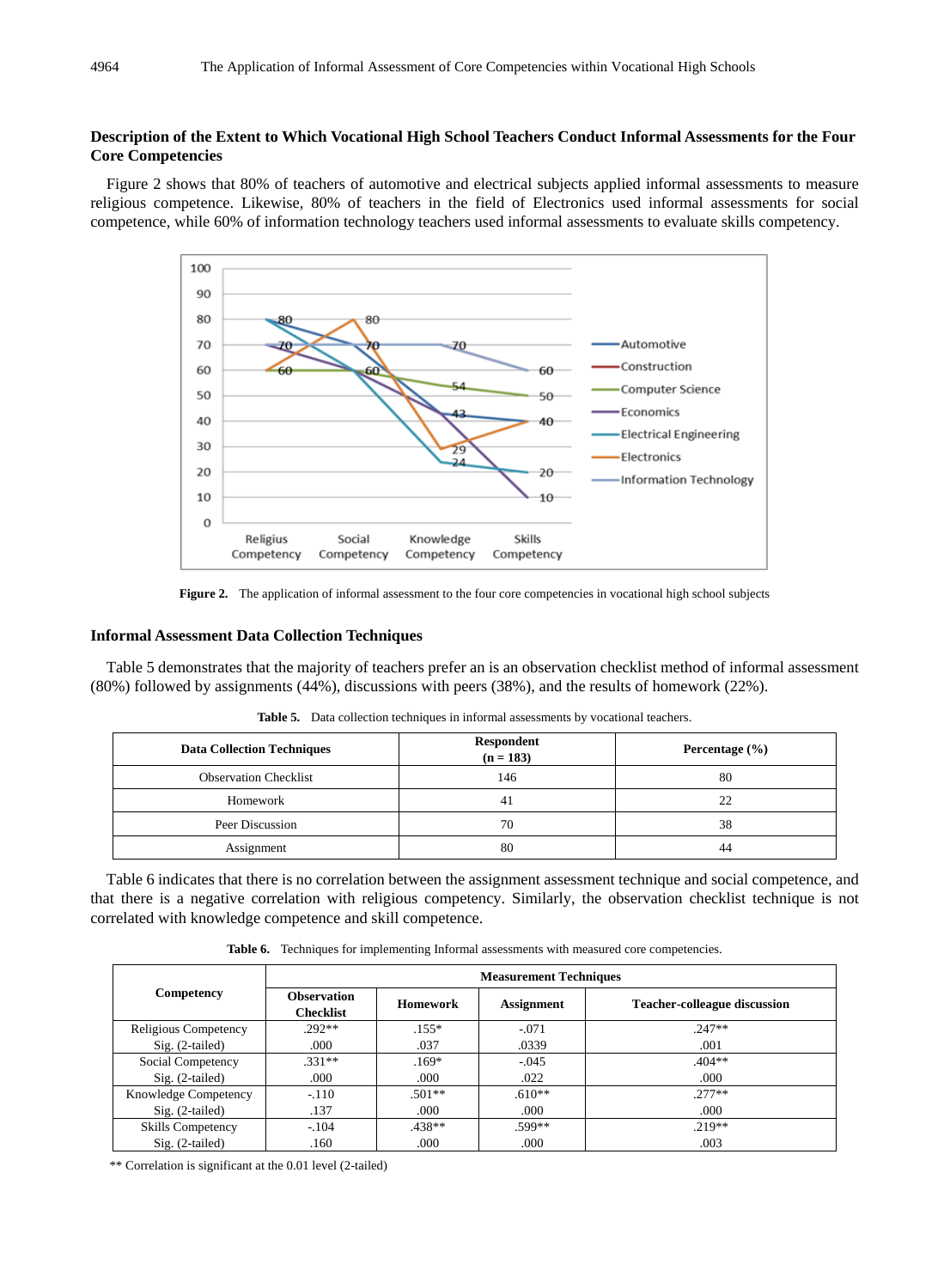## **4. Discussion**

The results of the study show that vocational high school teachers apply informal assessments in almost all subjects. Informal evaluation is undertaken by the teacher on the advice of the school administration. However, the distribution of the number of teachers for each competency is different. The study revealed that 76% of the respondents conduct informal assessments for religious competency, 63% for social competency, 34% for knowledge competency, and 35% for skills competency. Assessment for learning is any assessment aimed to serve the purpose offer which the purposes of accountability, or of ranking, or of certifying competence. Such assessment becomes a 'formative assessment' when the evidence is actually used to adapt the teaching work to meet learning needs [21].

Teachers tend to apply informal assessments using observation techniques, assessing homework, assessing assignments, and having discussions with their peers. According to [22], by peer evaluation, students can learn how to solve their own problems and improve their own work before approaching the teacher. Some teachers use only one method or approach depending on the characteristics of the subject. [23] studied the informal assessment practices of four teachers during science investigation classes and measured student learning outcomes with various embedded assessments. The results show that the informal formative assessment practices of the four teachers differ significantly. These findings reinforce the argument that the methods of informal assessment and informal data collection do not refer to any accepted standards.

Teachers demonstrate an inclination to obtain informal assessment data using observation checklists, oral tests, and questionnaires. Observation checklists are used by most teachers because observation is the most practical assessment technique, can be undertaken at any time, and is cost-effective [24]. In [24] study, the observation sheet was used by most vocational teachers to measure religious competency (59%), and social competency (58%). This is in line with the results of [25] research showing that 48% of secondary school teachers conduct competency assessments through observation sheets and 47% use oral tests. Setiadi's study found that 91% of teachers use written examinations to measure knowledge competence formally, followed by oral tests (80%) and assignments  $(60\%)$ .

The fundamental issue in informal assessment with the observation technique is the validity of the observations. According to [26], teacher observations are valid insofar as they are supported by appropriate evidence and interpreted correctly; i.e., whether the recorded evidence accurately represents the observed student performance and the interpretation of this evidence is justified. Accurate recording requires a transparent and unbiased

perception of student performance, and a justified interpretation requires careful consideration of every factor that might have contributed to the performance.

## **5. Conclusions**

This study demonstrates that most vocational high school teachers apply informal assessments, and these assessments are applied across most subjects. The study also found a significant relationship between informal assessments of religious and social competencies and between knowledge and skills competencies. No significant correlation was found between the informal assessment of religious and social competencies (attitude-based) and knowledge and skills competencies (knowledge-based). The study identified that teachers are encouraged by the school administration to undertake informal assessments; however, they also undertake informal assessment under their own initiative in order to complement the scores of students whose formal assessment results are lacking and to assess students who have problems with their learning outcomes. Finally, the study found that informal assessment techniques are carried out by teachers through daily observation checklists, discussions with peers, assignments, and homework, with some teachers applying a single tool or a combination of these tools depending on the characteristics of the subject. This study suggests that the ability of vocational high school teachers' should be improved so they can carry out informal assessments and make the results of the student learning outcomes more authentic. The study recommend the teachers in vocational high school implement the informal assessment in order to evaluate the students' outcome objectively.

## **REFERENCES**

- [1] Reynolds, C.R., Livingston, R.B., & Wilson, V. (2009). Measurement and Assessment in Education. Pearson. New Jersey Columbus, Ohio.
- [2] Dunn, L., Morgan, C., O'Reilly, M., & Parry, S. (2004). The Student Assessment Handbook. New York: Routledge Falmer.
- [3] Biggs, J. (2000). Teaching for Quality Learning at University. USA: SRHE and Open University Press.
- [4] Brew, A. (2003). Towards Autonomous Assessment: Using Self-Assessment and Peer Assessment. In S. Brown, & A. Glasner (Eds.), Assessment Matters in Higher Education: Choosing and Using Diverse Approaches, Buckingham, UK: SRHE and Open University Press.
- [5] Krasne, S., Wimmers, P.F., Relan, A., & Drake, T.A. (2006). Differential effects of two types of formative assessment in